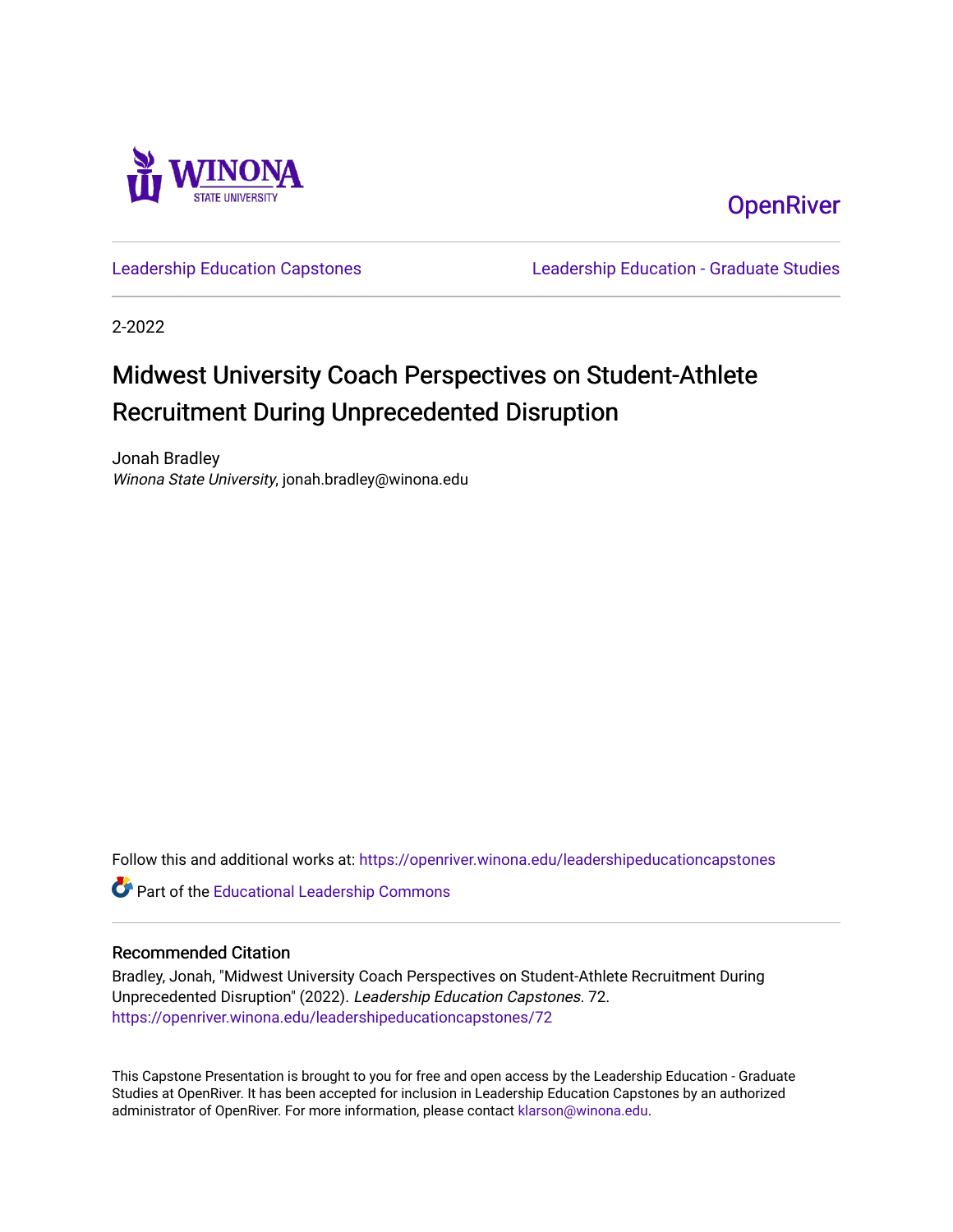

# Comprehensive Exam Project Presentation

Midwest University Coach Perspectives on Student-Athlete Recruitment During Unprecedented Disruption

Jonah Bradley

Master's Program Leadership Education – Sports Management

2/3/22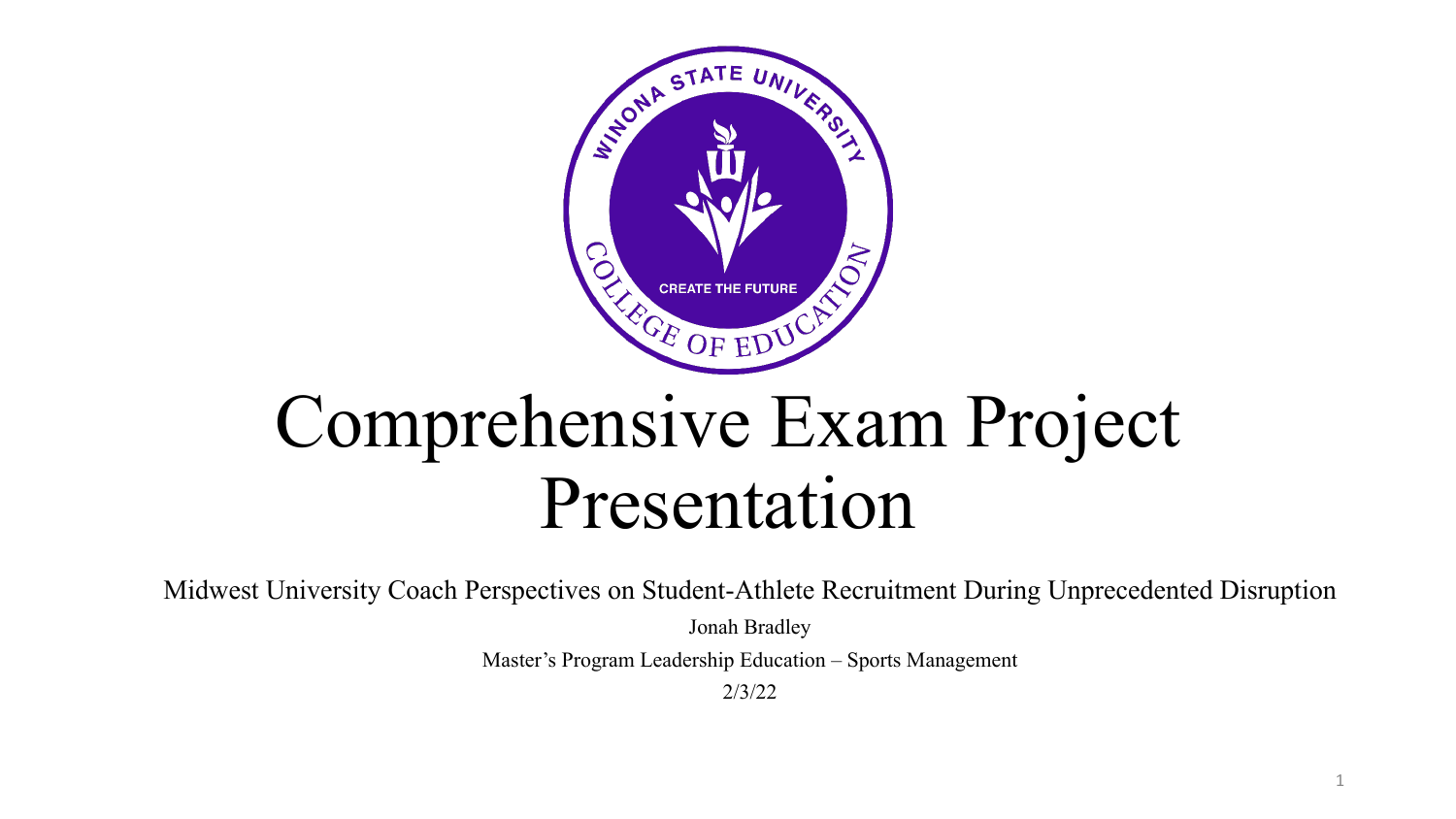

# Introduction

One significant result of the pandemic was the cancellation of athletic events, games, and tournaments across various sports. This disruption forced coaches to develop new ways to communicate with recruits, attract student-athletes to campuses, and started a new era in athletic recruitment.

The significant importance of recruitment on college athletic operations, especially in building competitive programs, is one of the most overwhelming challenges. Understanding coach responses to student-athlete recruitment during a crisis may offer tactics for improvement in recruitment practices.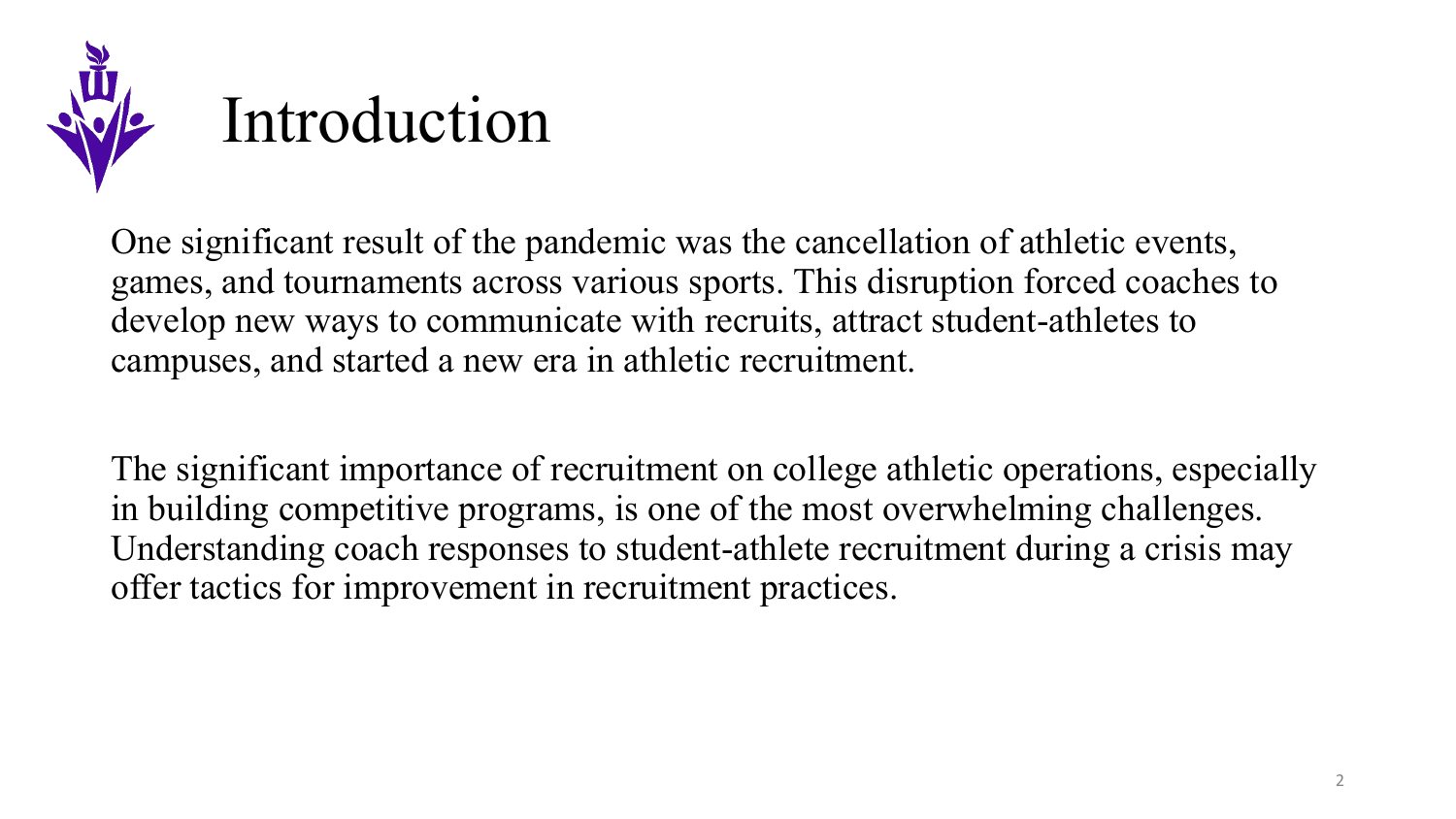

#### Purpose of the Study

The purpose of this study was to explore collegiate coaches' perspectives on student-athlete recruitment during the COVID-19 pandemic.

This study is critical because it is likely that recruitment efforts in the face of disruptions will continue to arise as a challenge for athletic coaches and departments. In addition, first-hand knowledge of how people cope with the changes offers new directions that may not be part of the existing literature.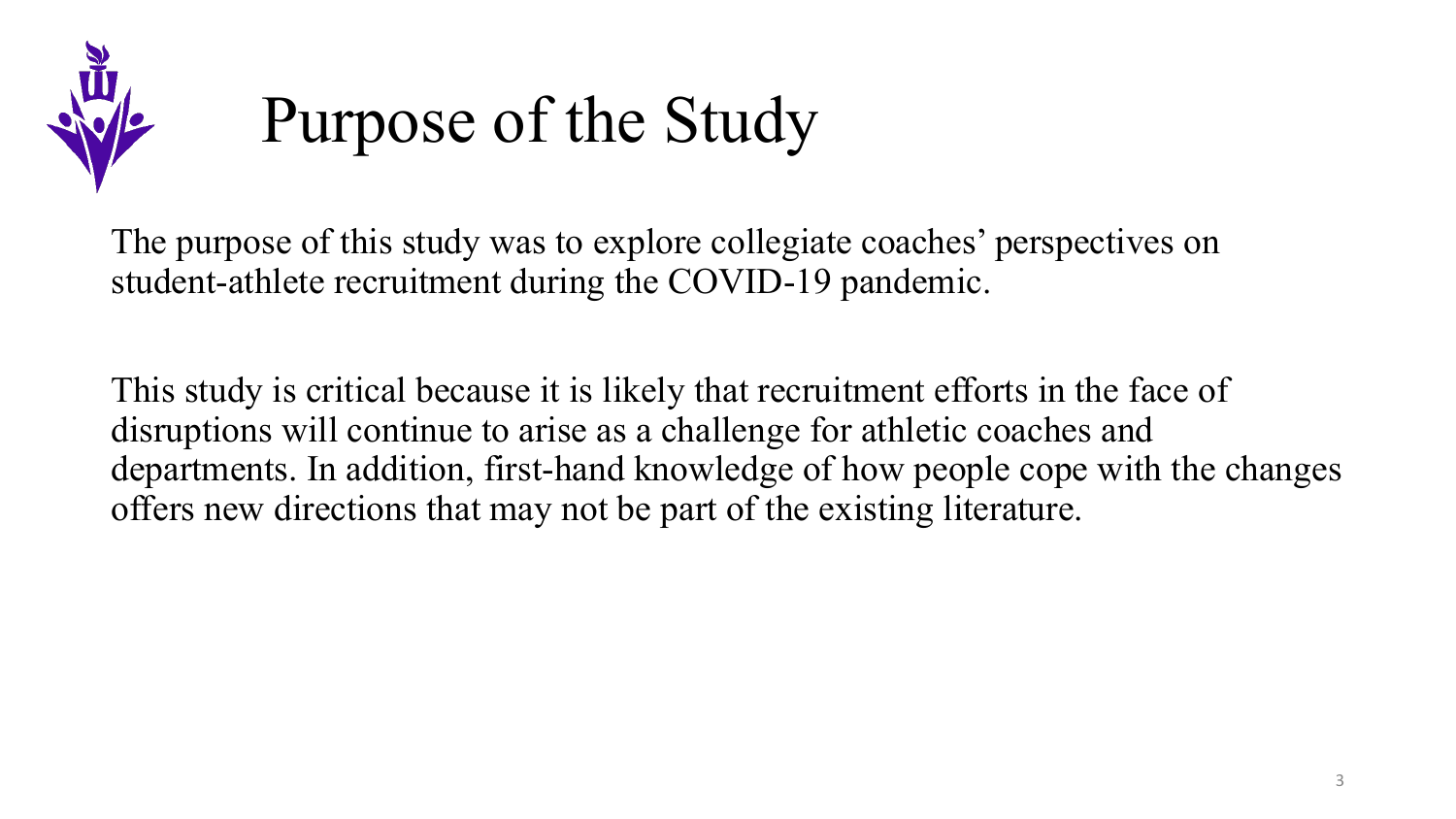

#### Theoretical Framework

Organizational Learning (OL) theory offers a framework developing new insights and informing practices. The theory focuses explicitly on the development of new knowledge which is optimal for the consideration and response to the rapid change resulting from the COVID-19 pandemic. Notably, the OL theory seeks to make sense of interactions between people to create organic solutions to common problems (Dixon, 2017).

Further, the selection of OL theory to inform this study represents the acknowledgement of learning as a beneficial response to change.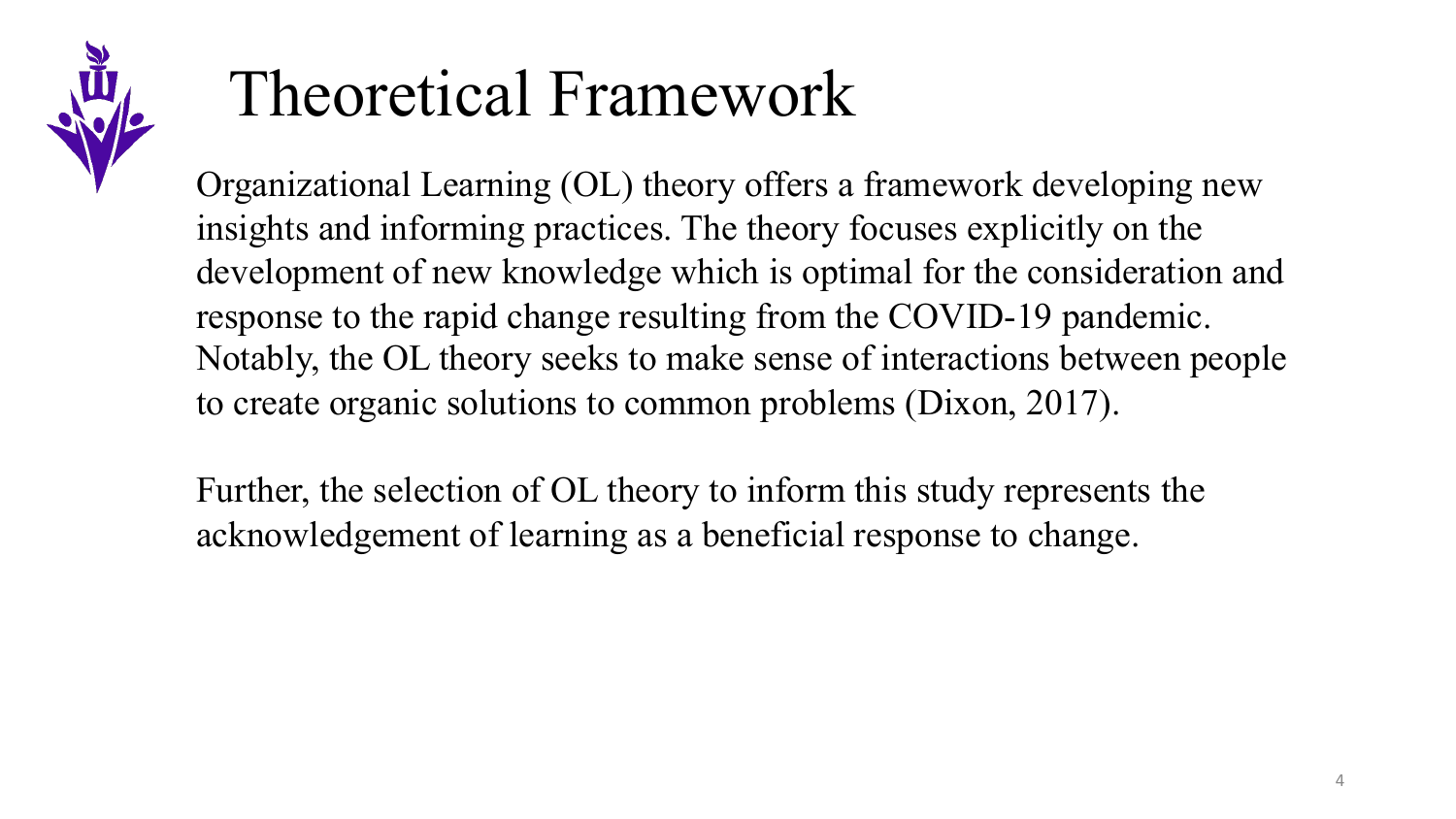

#### Research Questions

The following questions guided this study:

RQ 1: What recruitment strategies did coaches use in response to the COVID-19 pandemic?

RQ 2: What challenges did student-athletes face in the recruiting process during the pandemic?

RQ 3: What challenges did coaches face in the recruiting process during the pandemic?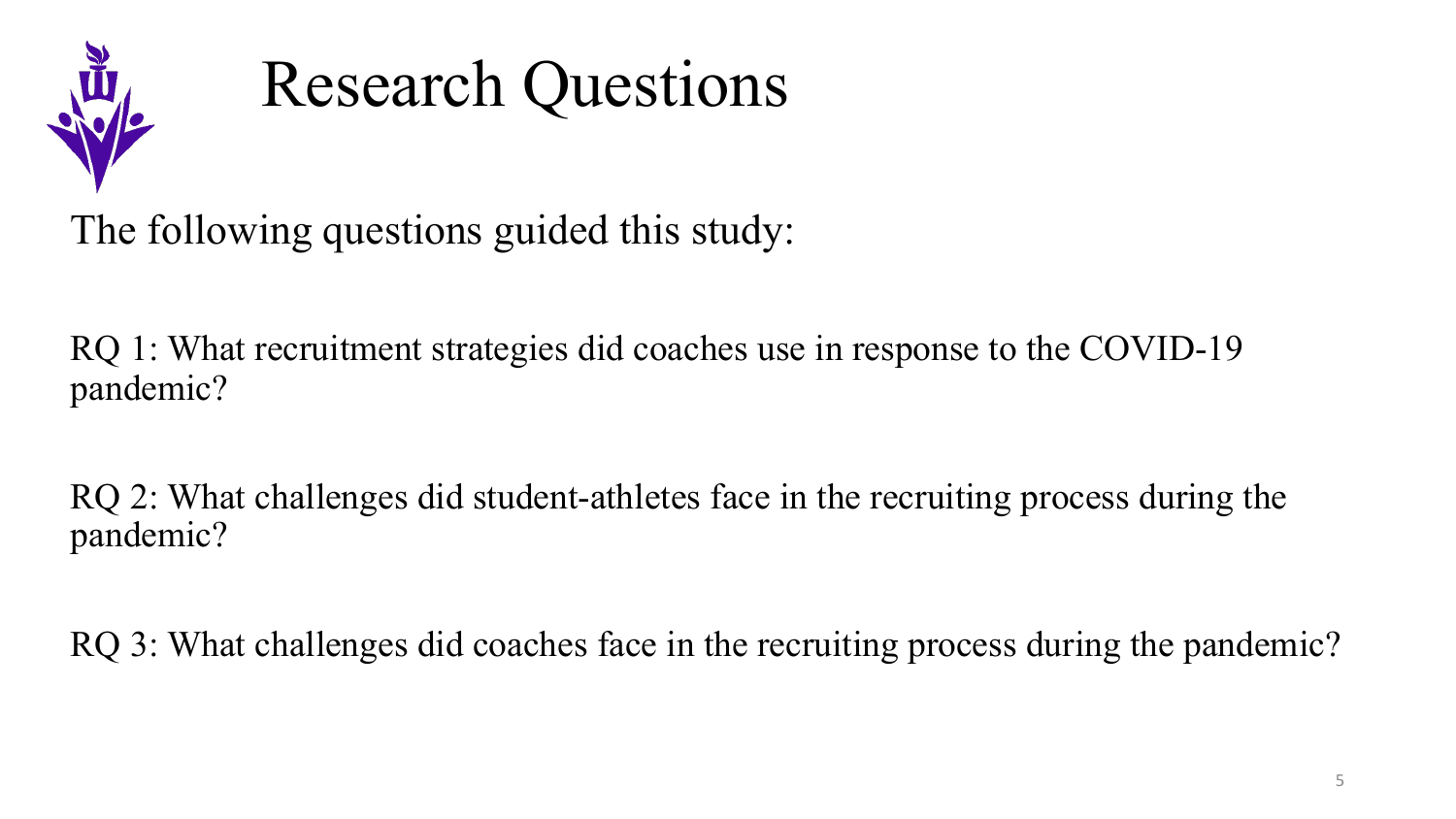

# Research Methodology & Rationale

This qualitative study utilized Participatory Action Research (PAR).

Data analysis: Review of interview transcripts.

Rationale:

Five priorities in PAR undergrid the design, implementation and evaluation of such inquiry (Lawson et al).

- Opportunity for local stakeholders to participate in the exploration of problems around them
- Process occurs in practical form
- New knowledge emerges through the process
- Work becomes relevant to practice and policy
- Renewal of focus on local evidence that informs decisions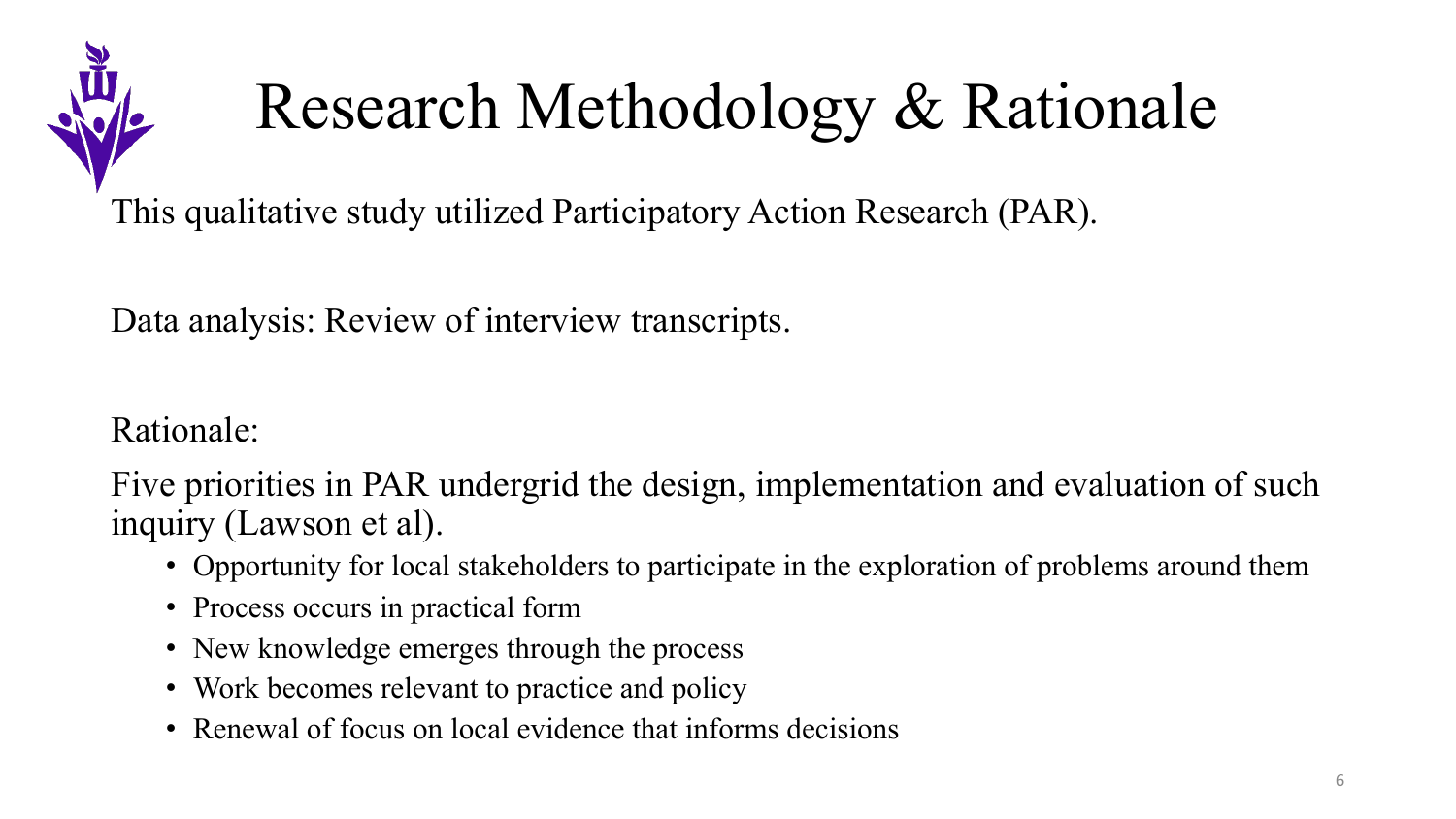

#### Project Stakeholders

National Collegiate Athletic Association (NCAA)

University Athletic Departments

- Administrators
- Coaches
- Current Student-Athletes

Prospective Student-Athletes

• Parents & Guardians

Online Technology Services

• Zoom, HUDL, YouTube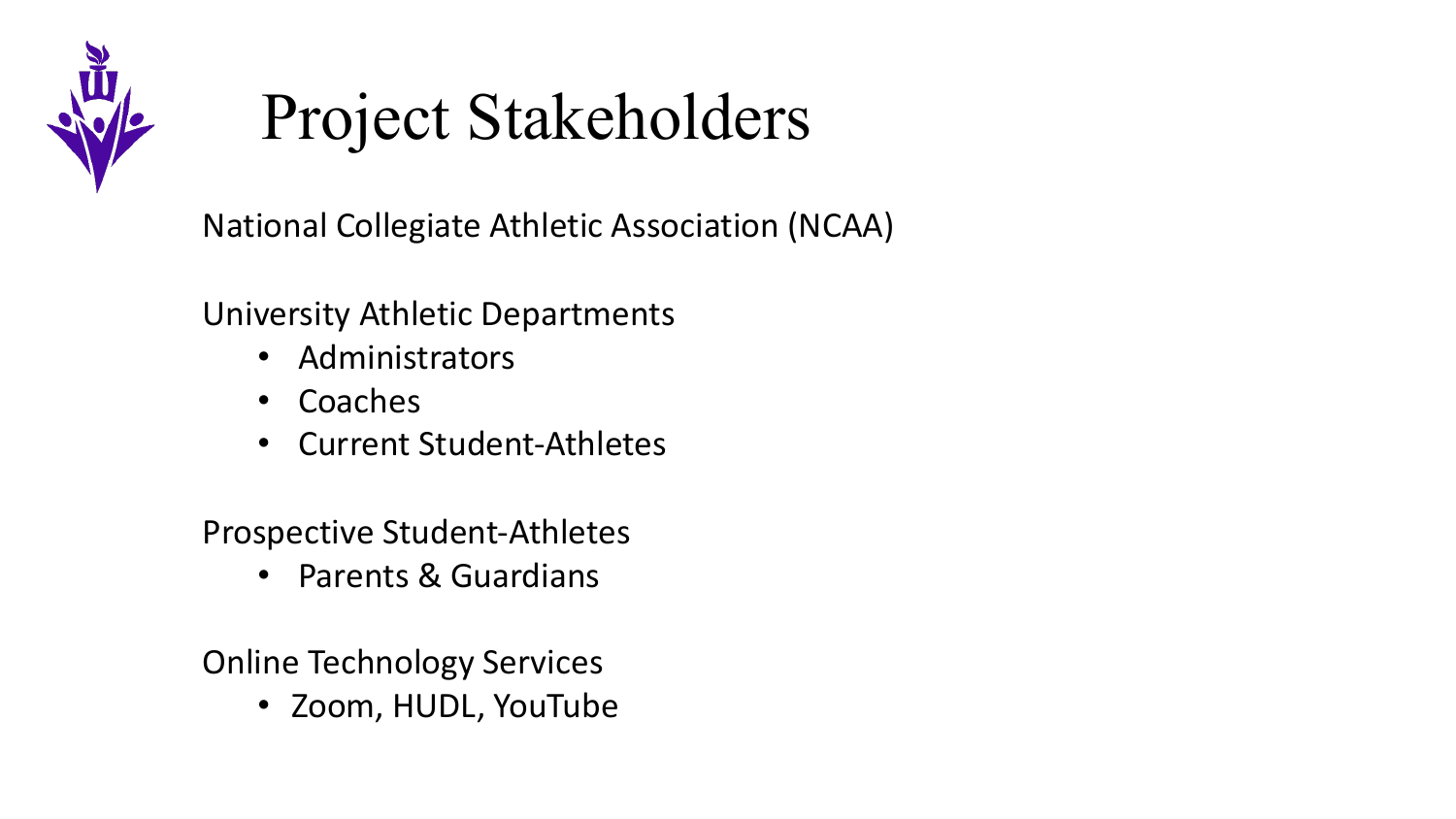

## Research Question 1 Findings

**RQ1: What recruitment strategies did coaches use in response to the COVID-19 pandemic?** 

**Theme: Traditional Recruiting Replaced with Technology-enabled Recruiting** 

One of the greatest challenges in the recruitment process was the shift from evaluating recruits in person to watching games online.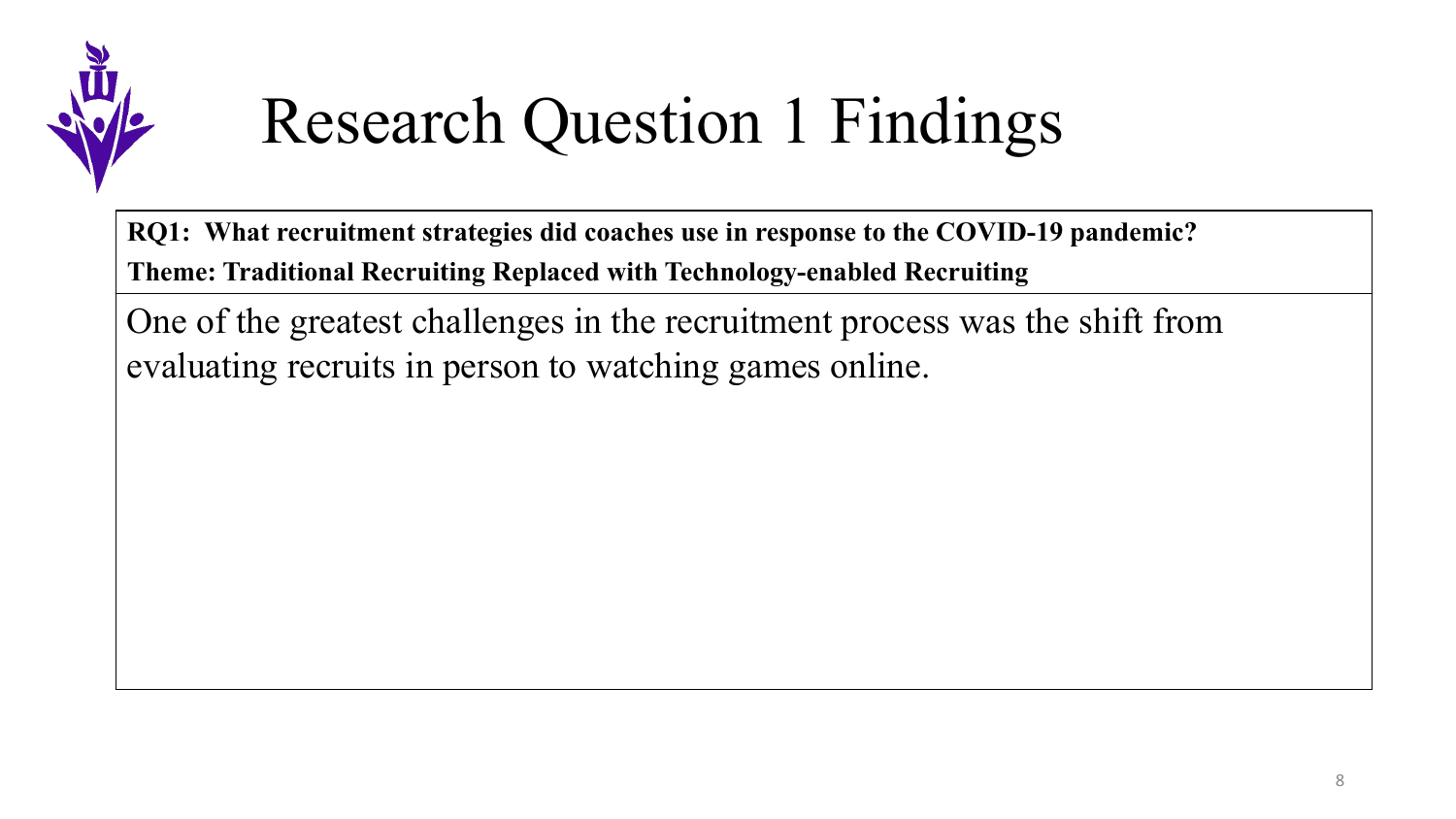

# Research Question 2 Findings

**RQ2: What challenges did student-athletes face in the recruiting process during the pandemic? Theme: Roster Management and Player Development Inconsistent with Disruption**

As a result of NCAA eligibility rule changes during the pandemic, limited numbers of scholarships presented less opportunity for recruits to play at the college level.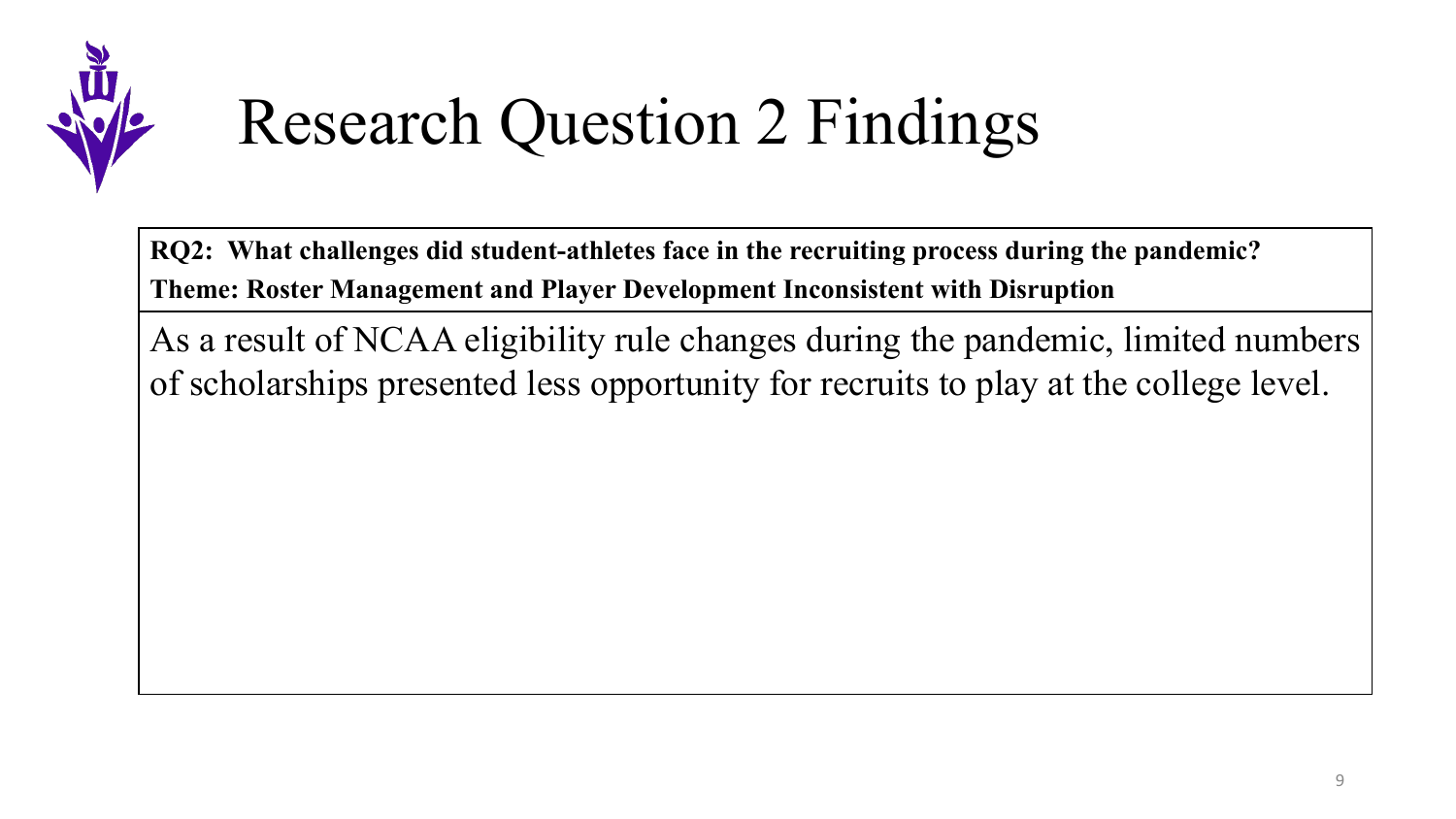

## Research Question 3 Findings

**RQ3: What challenges did coaches face in the recruiting process during the pandemic? Theme: Inability to Engage in Person Hinders Interactions and Communication** 

The inability for coaches to host recruits on campus made it difficult to build relationships with face-to-face interactions.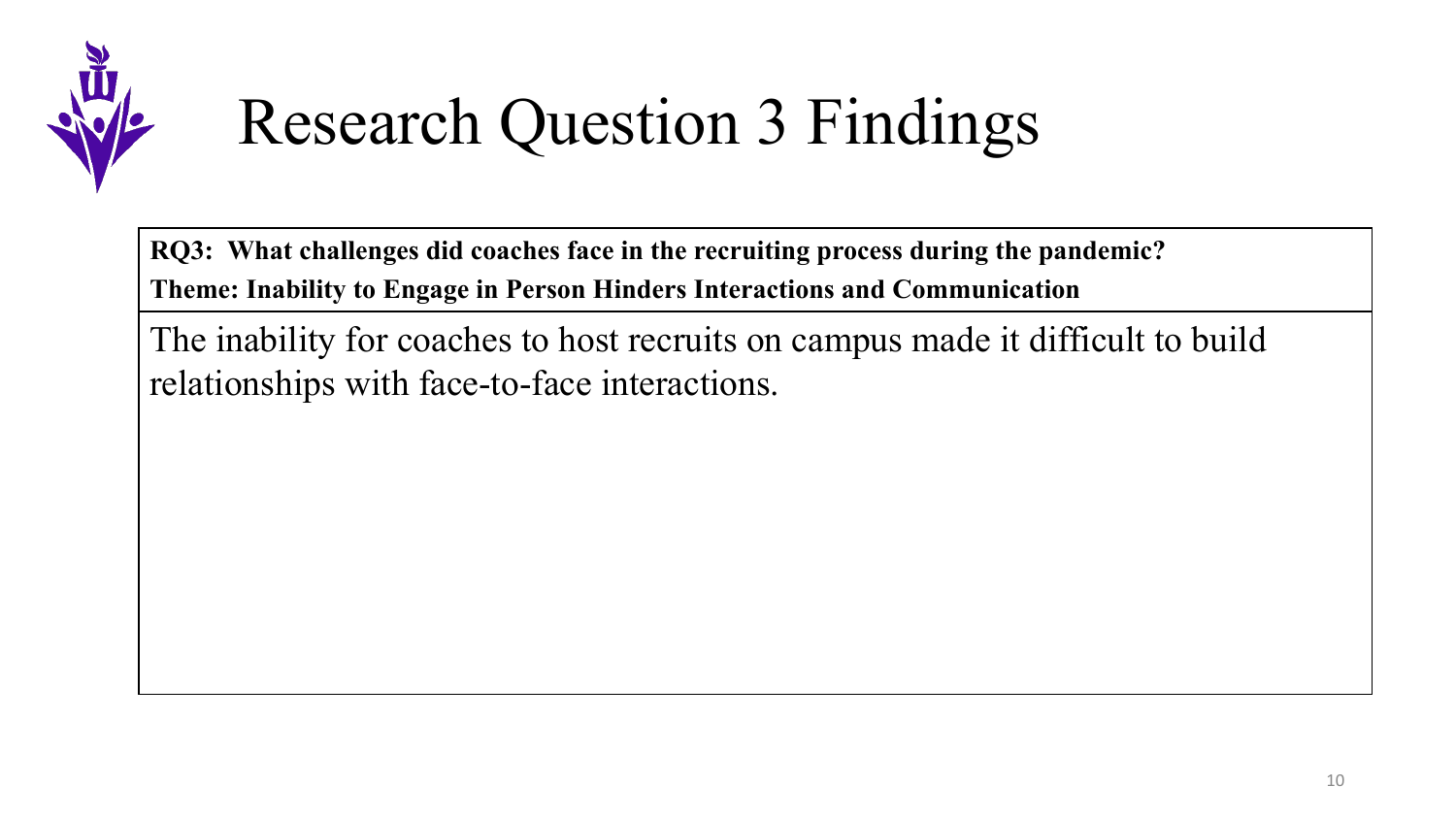

| <b>Themes</b> | Theme                                                                                 | Percent of Respondents<br>Discussing Theme | <b>Findings From Participant Responses</b>                                                                                                                                                  |
|---------------|---------------------------------------------------------------------------------------|--------------------------------------------|---------------------------------------------------------------------------------------------------------------------------------------------------------------------------------------------|
| Theme 1       | <b>Traditional Recruiting</b><br>Replaced with Technology-<br>enabled Recruiting      | 100%                                       | Film was very subpar<br>$\bullet$<br>Difficult to assess skills, attitude,<br>$\bullet$<br>competitiveness<br>Lack of confidence in assessments<br>$\bullet$<br>of players                  |
| Theme 2       | Inability to Engage in<br><b>Person Hinders Interactions</b><br>and Communication     | $100\%$                                    | Limited face-to-face interactions<br>$\bullet$<br>Couldn't meet parents/families<br>$\bullet$<br>Recruits not able to meet current<br>$\bullet$<br>players                                  |
| Theme 3       | Roster Management and<br><b>Player Development</b><br>Inconsistent with<br>Disruption | 75%                                        | Limited scholarships<br>$\bullet$<br>Eligibility & transfer rules changing<br>$\bullet$<br>presented a lack of opportunity for<br>high school student-athletes<br>Lack of scholarship money |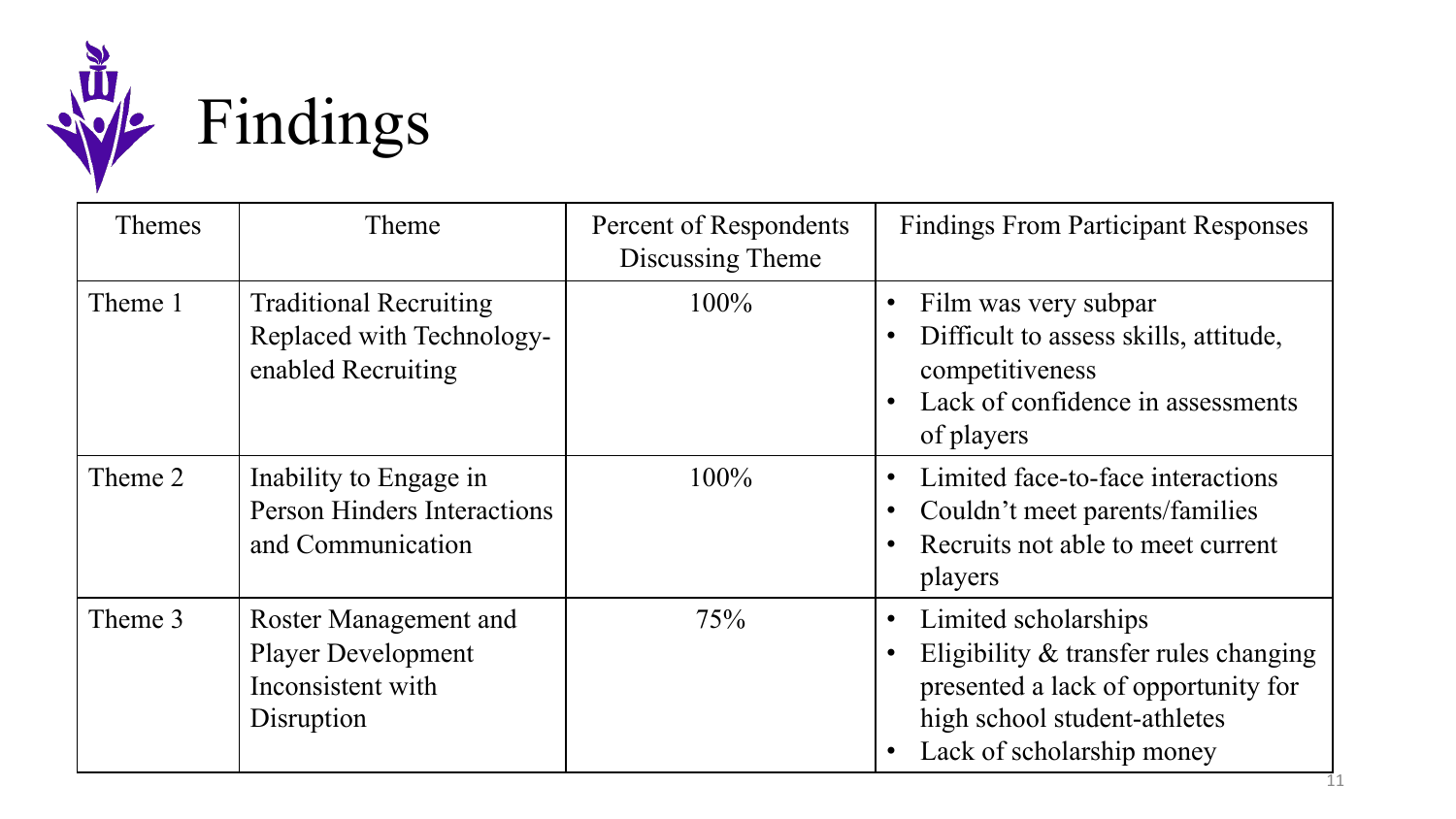

# Leadership Implications

**Core Course Leadership Implications**

| <b>Systems Thinking</b> | This research utilized Organizational Learning theory. This theory focuses<br>on development of new knowledge which is optimal for the response to<br>the rapid changes resulting from COVD-19. OL Theory also seeks to<br>understand interactions between people to create organic solutions.                                                                                                               |
|-------------------------|--------------------------------------------------------------------------------------------------------------------------------------------------------------------------------------------------------------------------------------------------------------------------------------------------------------------------------------------------------------------------------------------------------------|
| Change Leadership       | This research sought to understand experiences of four college basketball<br>coaches that informed the recruitment process during disruption. The<br>finding from the study highlight the role of coaches in organizational<br>change. Specifically, the need for change in player recruitment, evaluation<br>and development processes must remain aligned with the programs<br>mission, vision and values. |
| Communications          | This research calls attention to the importance of communication amongst<br>stakeholders, especially between coaches and prospective student-<br>athletes. Coaches were forced to find new means of communication to<br>effectively forge new relationships with recruits.                                                                                                                                   |